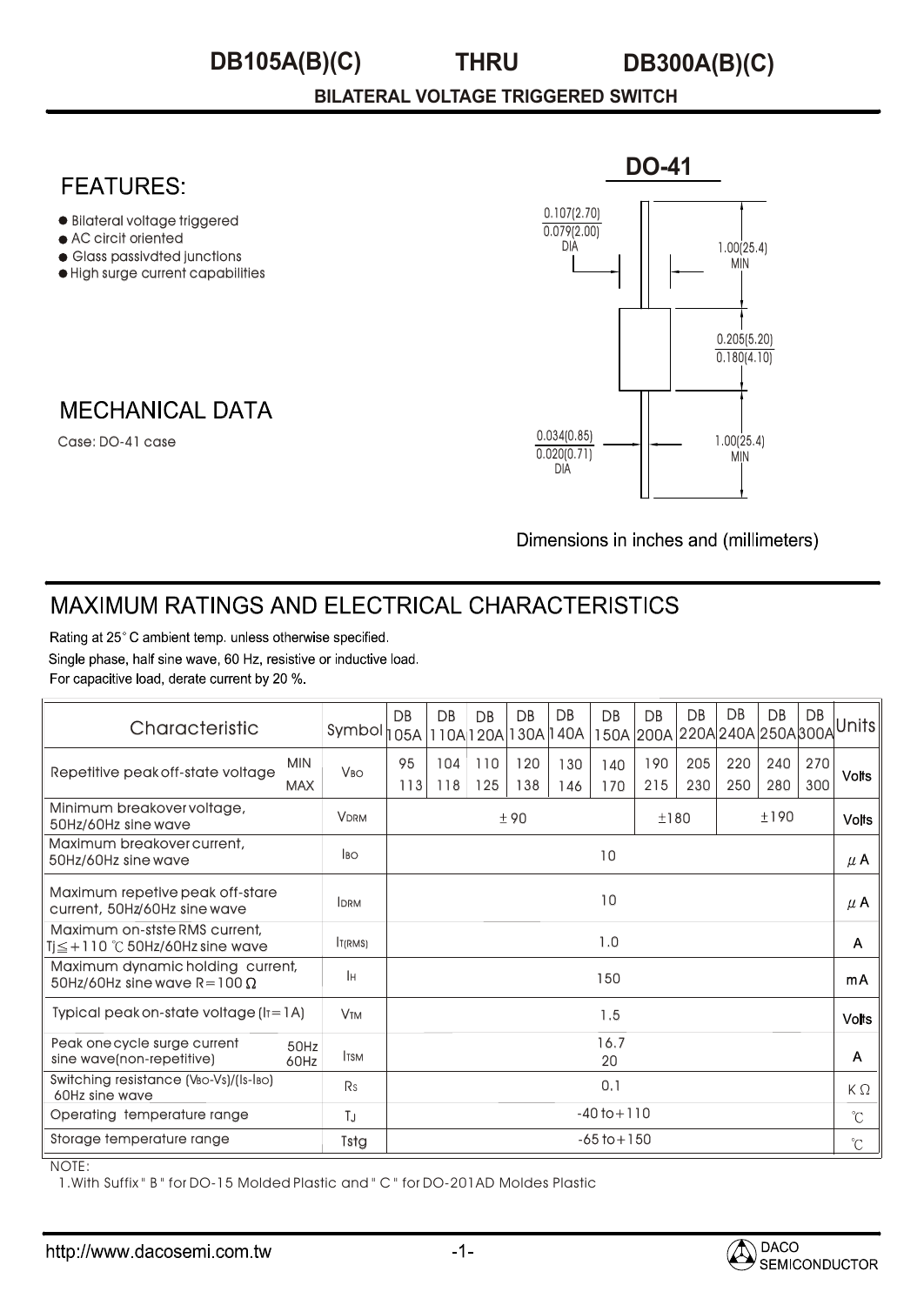### **RATINGS AND CHARCTERISTIC CURVES DB105A(B)(C) THRU DB300A(B)(C)**

FIG.1 V-ICharacteristics



FIG.2 Peak surge current vs surge current duration



FIG.3 Normalized DC Holding Current vs case/Lead **Temperature** 



Case Temperature(TC)  $\mathbb{C}$ 





FIG.5 Typical Metal Halide Ignitor Circuit



FIG.6 Normalized CBO Changes vs Case **Temperature** 

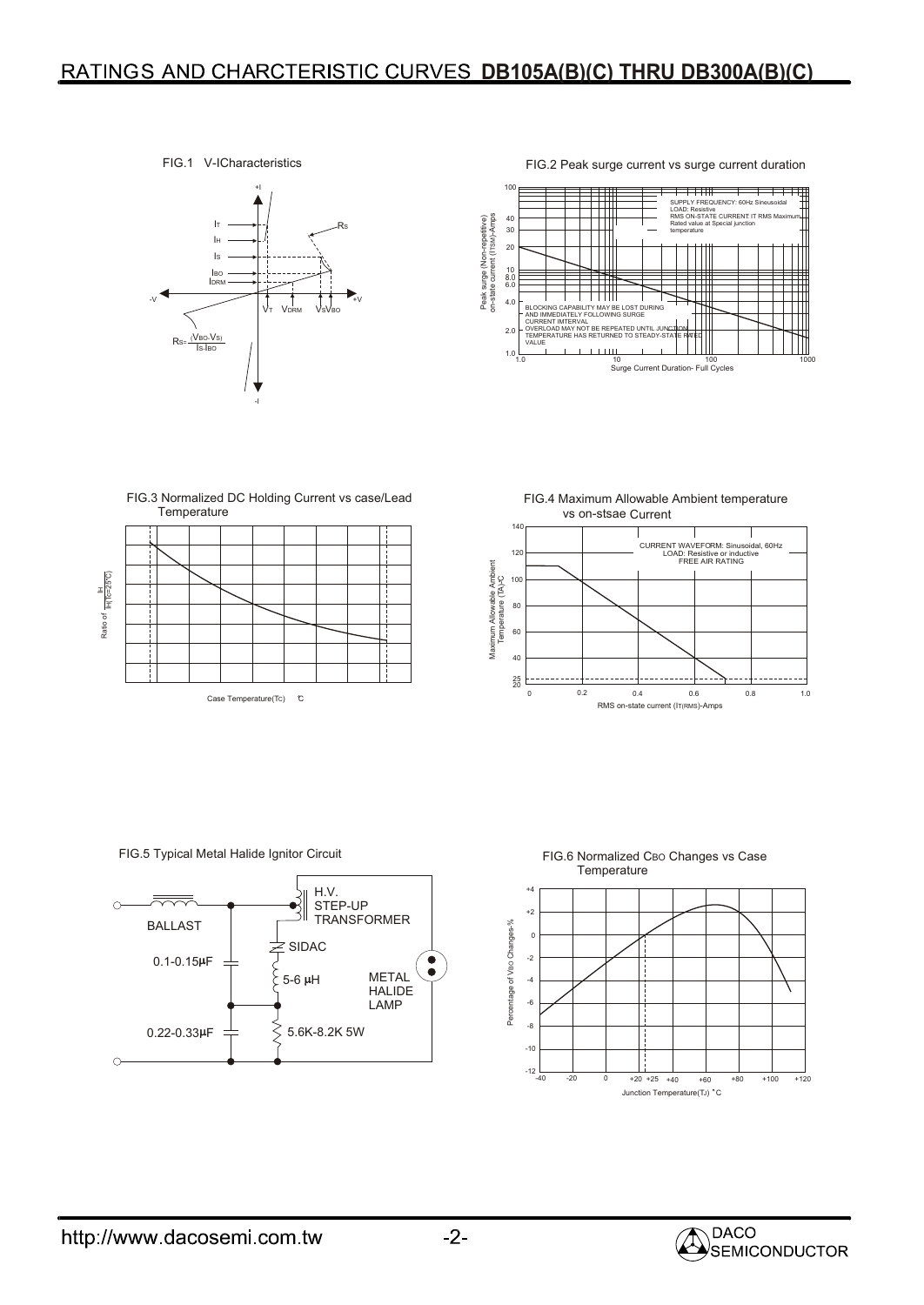### RATINGS AND CHARCTERISTIC CURVES **DB105A(B)(C) THRU DB300A(B)(C)**

FIG.7 Comparison of SIDAC vs SCR

#### FIG.8 Xenon Lamp Flashing Circuit



FIG.9 Dynamic Holding Current Test Circuit for SIDAC



FIG.10 Basic SIDAC Circuit



FIG.11 Relaxation Oscillator Using a SIDAC